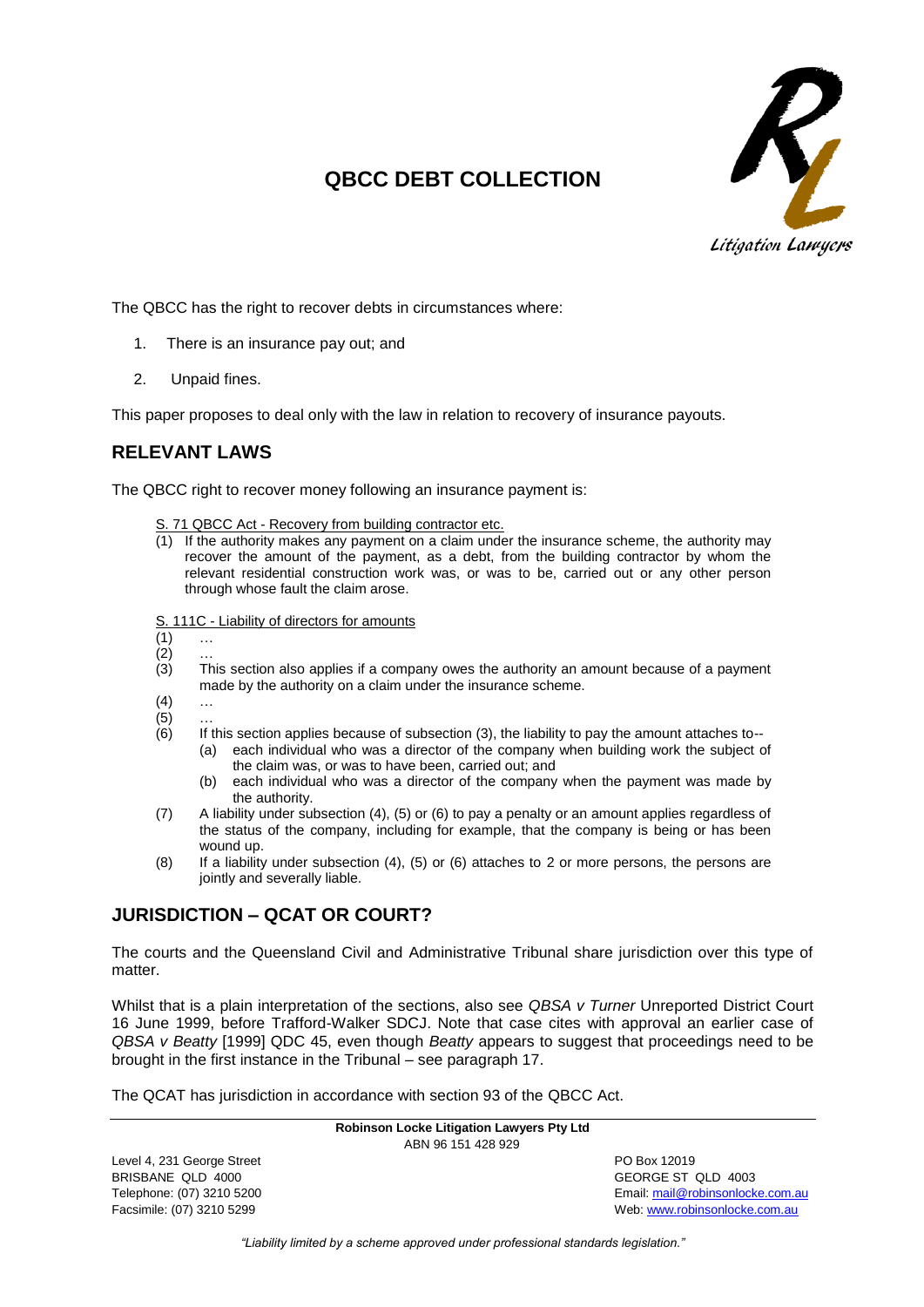S. 93 QBCC Act - Decisions about debts arising from statutory insurance scheme

- (1) The authority may recover a debt under section 71 by application to the tribunal under this section.
- (2) The tribunal may exercise 1 or more of the following powers--
	- (a) order the payment of an amount the tribunal has found to be owing to the authority;
	- (b) order the payment of interest on the amount mentioned in paragraph (a);
	- (c) order the payment of costs;
	- (d) order that amounts mentioned in paragraphs (a), (b) and (c) be paid by instalments or another way directed by the tribunal.

You will see that this section is not mandatory, that is, it does not state that any such proceedings must be bought in the QCAT. As the Court's jurisdiction is not ousted, courts clearly continue to have jurisdiction. Note again the case of *Beatty* (referred to above), which appears to suggest otherwise.

Factors in determining the venue in which proceedings should be commenced include:

- The Tribunal filing fee will be less than the Supreme or District Court filing fee.
- The claim is for a liquidated sum. Therefore, in the courts, 28 days after service, you should be able to obtain default judgment in the registry.
- The Tribunal has the power to give a decision by default (S. 115 CCT Act). That power appears to be exercised by a member in a hearing. If such decision would be given merely based upon default in responding to the claim (hence on the documents without evidence proving the claim), then this would be an adequate procedure. If however, evidence is required, then clearly this is not a true default decision.
- S.93 allows that the Tribunal may exercise certain powers. This appears dangerously to require that the CCT consider what power should be exercised – hence to do so would require a hearing and consideration of issues.
- As to costs, in a court, you would expect to recover costs when you are successful. In the CCT however, Mr McMeekin stated in *QBSA v Adamec* [2007] QCCTB 121 at 31:

Whilst I have the power to award costs under section 93(2)(c) of the QBSA Act I consider that the power should be exercised in accordance with the principles usually applicable to the Tribunal. Section 70 of the *Commercial and Consumer Tribunal Act 2003* ("the Act") provides:

*"The main purpose of this division is to have parties pay their own costs unless the interests of justice require otherwise"*

It is submitted that it is more appropriate from a procedural perspective merely to commence proceedings in a Court. Procedurally, if you are entitled to judgment on the face of the pleading, then you will be granted judgment, and you will recover costs.

There is the ability to transfer from the Court to the Tribunal as provided in the S. 40 of the Commercial and Consumer Tribunal Act 2003.

#### S. 40 Transfer of proceedings between tribunal and the courts

- (3) If a proceeding is started in a court and the proceeding could be heard by the tribunal under this Act, the court may order the entity who started the proceeding to start the proceeding again before the tribunal under section 31.
- (4) If the tribunal considers it does not have jurisdiction to hear all matters in a proceeding before the tribunal, the tribunal may order the entity who started the proceeding to start the proceeding again before the court.

You will see that it is not mandatory that the matter must be transferred; rather the court may order transfer.

Finally in relation to jurisdiction, the CCT does not have jurisdiction to review a decision by the Authority to pursue recovery – see S. 86(2).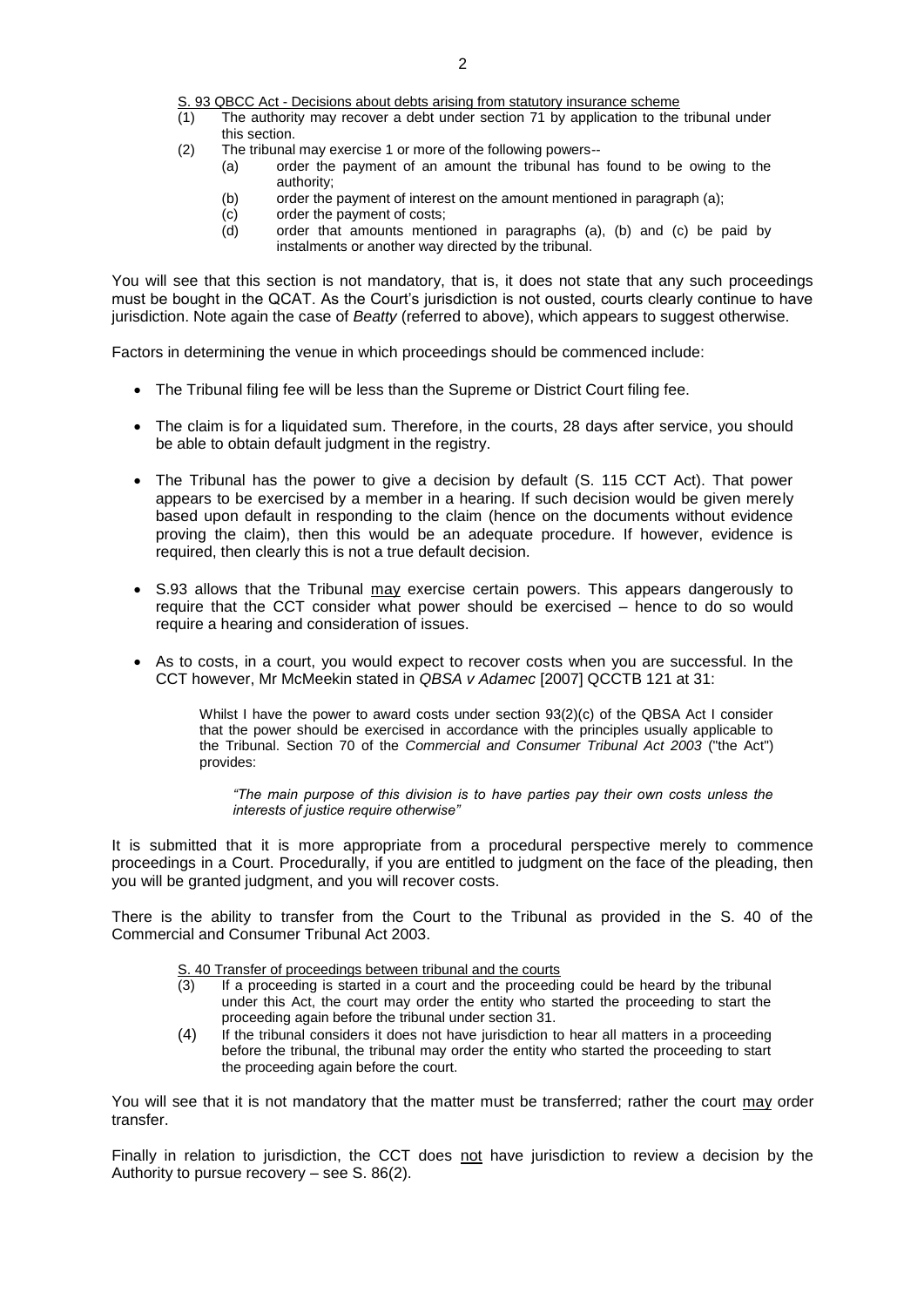#### S. 86(2) QBCC Act - Reviewable decisions

(2) The tribunal must not review the following decisions of the authority-- (a) a decision to recover an amount under section 71;

In view of S. 86(2), the decision of *QBSA v Stohr* [2004] QCCTB 6 must have been based on wrong principles (whether or not the correct result was achieved, the reasoning must have been wrong). In this regard see paragraph 63 where the matter is reviewed as if it is a discretion, due to the appearance of the word "may" in section 71(1).

## **THE RIGHT OF ACTION PURSUANT TO SECTION 71(1)**

### **Elements of the right of action**

S. 71(1) provides:

If the Authority makes any payment on a claim under the insurance scheme, the Authority may recover the amount of the payment, as a debt, from the building contractor by whom the relevant residential construction work was, or was to be, carried out or any other person through whose fault the claim arose.

For the right of action to exist under Section 71, clearly there must be:

- 1. An actual payment pursuant to the insurance provisions
- 2. The Defendant/s must be either:
	- a) The building contractor by whom the relevant residential construction work was, or was to be, carried out, bearing in mind the extended definition in section 71(2)(a); or
	- b) A person through whose fault the claim arose bearing in mind the extended meaning in S. 71(2)(b);
- 3. A valid basis to make an insurance payout; and

Having said that, in *QBSA v Burton* [2005] QCCTB 61 is stated by Mr Morzone at para 14:

"It seems to me that the following conditions must be fulfilled before the applicant may properly expend and recover money in relation to undertaking rectification work pursuant to its statutory insurance scheme:

- 1. whether the building work undertaken by the respondent was defective or incomplete;
- 2. having formed the opinion that building work become the subject of an application by a consumer under section 71A of the QBSA Act is defective or incomplete, a direction must have been given by the Authority to a person requiring the carrying out of rectification work in respect of residential construction within a specified period in accordance with section 72(1) of the QBSA Act, with the recipient of that direction having failed to rectify that work within the period specified (see section 74(1));
- 3. alternatively, the Authority has formed the opinion that the building work concerned is defective or incomplete, but has decided not to give the direction under section 72 for the rectification of the building work (see section 74(2));
- 4. the Authority (whether by itself or through an authorised intermediary (see section 76(6)) has sought tenderers that are carrying out of the rectification work by an appropriate licensed contractor (see section 74(1)-74(5));
- 5. the Authority has given notice of the decision about the scope of works to be undertaken under the statutory insurance scheme to the respondent (see section 86(2)(c));
- 6. the costs of the work to be carried out by the Authority is covered by payment to be made under the statutory insurance scheme in relation to that work (see section 74(7)), and those costs are reasonable."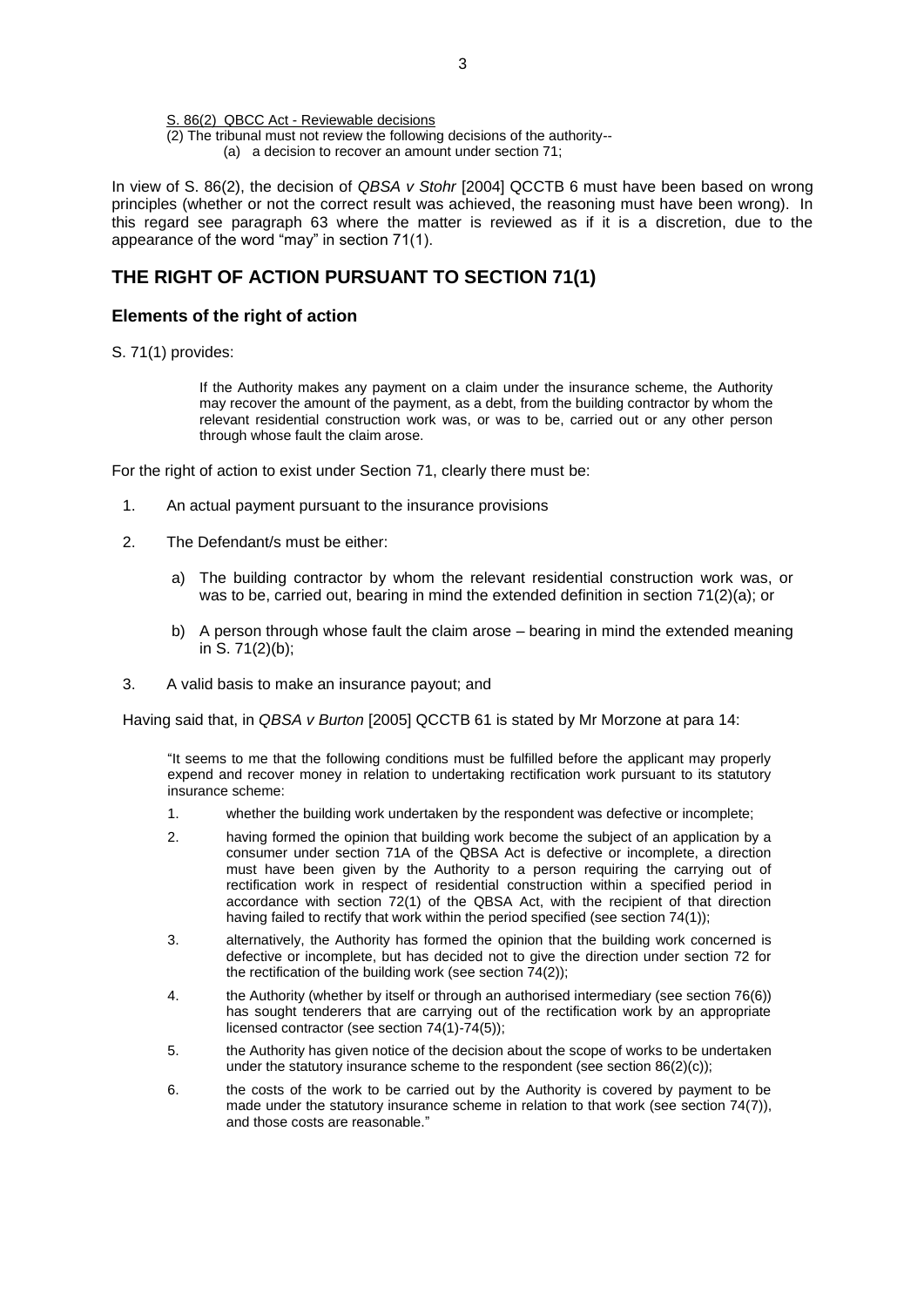#### **The Element of Payment**

This raises two points. Firstly, the right does not exist until payment and therefore the cause of action arises only upon payment. Therefore there would be a different cause of action, arising at different times in relation to different payments under different scopes of work. This is confirmed at paragraph 33 in the decision *QBSA v Musca* (unreported as at the date of this paper – CCT [2008] QM007-07).

Secondly, the payment needs to be in a reasonable amount. In this regard, refer to *Carey Randal v QBSA* [1998] QBT 85 where Dr Jensen comprehensively stated:

"But that is not the end of the matter. Section 71(1) of the Act provides for the recovery as a debt of "any payment on a claim under the insurance scheme". Can the whole amount expended by the Authority be recovered even though I have found that it paid much more than a reasonable sum for rectification? If Section 71(1) is read literally, the Authority can recover any amount which it has actually been paid, even though this Tribunal has found as a fact that more than a reasonable amount was expended. It is necessary now to consider the decision of his Honour Judge Brabazon QC in *QBSA v Carey* (not this Mr Carey). That was a non-completion claim and the Authority had paid the owner on its understanding that the owner had lawfully terminated the contract. In the Tribunal it was established that the owner had not lawfully terminated. It was held on appeal that the Authority had no right to recover the payment. It seems to be inherent in the decision of Judge Brabazon QC that one cannot read Section 71(1) strictly literally, at least in a case where there was simply no basis to make the payment. However, the present case is not one where there was no basis at all to make a payment. The dispute is about the correct amount. In *QBSA v Carey* Judge Brabazon QC does not deal explicitly with [Section 71\(1\)](http://www.austlii.edu.au/au/legis/qld/consol_act/qbsaa1991413/s71.html) because he held that the insurance claim should not have been approved. However, I think I should take it that his Honour's view on Section 71, consistent with the decision given, would be that one cannot interpret [Section 71\(1\)](http://www.austlii.edu.au/au/legis/qld/consol_act/qbsaa1991413/s71.html) literally at least where there is no basis at all for the payment.

As I have indicated, this case is distinguishable because there was some basis for making an insurance payment. I am inclined to think that as long as the Authority acts honestly, the full amount can be recovered. In some cases when all the facts are explored in this Tribunal, an insurance payment may be seen to have been objectively erroneous. For example, the builder and owner may disagree on which issue of the plans they contracted on. The Authority might proceed on the owner's version of events. But on a full hearing in this Tribunal, it may be found that the builder's version is preferable and that the owner has been over paid on his insurance claim. This highlights the timing problem which occurs when the builder fails to seek a review of a decision to pay an insurance claim before the money is actually expended.

In *Builders' Licensing Board v Inglis* (1985) 1 NSWLR 592 the NSW Court of Appeal touched upon this question. The issue was whether the Board in that case was obliged to give particulars of the debt it was seeking to recover. It argued that as it had a right to recover the insurance expenditure "as a debt" from the builder, it need do no more than itemise how the debt was comprised without giving particulars of the facts and circumstances behind it. That contention was rejected by the Court of Appeal because of the necessity to give the builder fair notice of the case which he had to meet. As to the rights of the Board under the equivalent to our [Section 71\(1\),](http://www.austlii.edu.au/au/legis/qld/consol_act/qbsaa1991413/s71.html) Kirby P said at 596:

"It cannot be said that *any* amount paid by the Board is recoverable. For example, an amount paid as a result of an administrative error, or for a reason wholly extraneous to the purposes of the Act, would clearly not be recoverable."

I can fully accept that there should be glosses on [Section 71\(1\)](http://www.austlii.edu.au/au/legis/qld/consol_act/qbsaa1991413/s71.html) to preclude recovery of amounts paid as a result of an administrative error or for reasons wholly extraneous to the purposes of the Act and I would add as a further gloss where the payment has not been made in good faith. But none of those considerations apply here. [Section 71\(1\)](http://www.austlii.edu.au/au/legis/qld/consol_act/qbsaa1991413/s71.html) should be interpreted literally to allow recovery of a payment actually made even though the Tribunal has come to a different decision about the reasonableness of the amount of the payment.

My view of [Section 71\(1\)](http://www.austlii.edu.au/au/legis/qld/consol_act/qbsaa1991413/s71.html) may be thought to be inconsistent with the decision of Roden J at first instance in *Builders' Licensing Board v Inglis* (1984) 1 BCL 275. His Honour said that any amount paid by the Board to the purchaser in excess of what is reasonable, is not a payment required by the indemnity and was thus not a payment made under the purchaser's agreement so as to give rise to a right of action against the builder. The decision of Roden J has been applied by Mr Cotterell in *Toorabay Pty Ltd v QBSA* R097-97 but Mr Cotterell did not have to deal with the meaning of [Section 71\(1\)](http://www.austlii.edu.au/au/legis/qld/consol_act/qbsaa1991413/s71.html) firstly because the case was a review application only and secondly, because he found as a fact that the amount expended had been reasonable.

The decision of Roden J in *Inglis* is distinguishable because the amount which the Board was permitted to pay the owner was the sum required to indemnify the owner against any loss or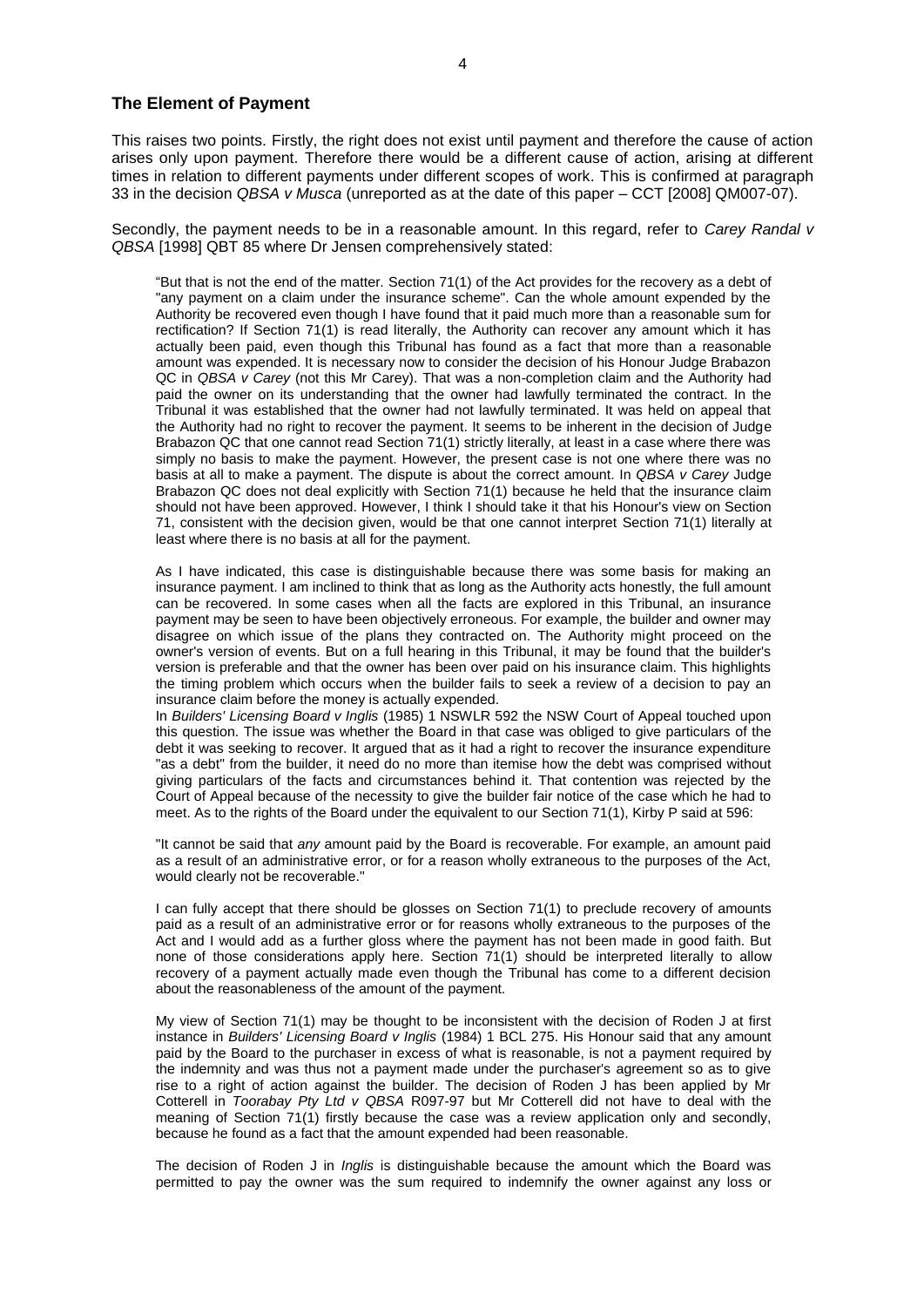expenses "reasonably incurred by him in rectifying" defects. The distinction from the present case is that s. 3.3.2 of the policy refers to the reasonable cost *as determined by the Authority* of undertaking the rectification works. This element of discretion was absent in the New South Wales Act."

Accordingly, so long as the payment is sincerely made and not in error, it will be recoverable.

As payment will be made in some cases be many years after the act of negligence, the right of action will have accrued much more recently than a claim in negligence, which would likely be statute barred. Consider this in relation to the subrogation right referred to below.

#### **The Identification of a proper Defendant**

The building contractor who can be pursued is taken to include the people involved in S. 71(2)(a) as follows:

S. 71(2) For subsection  $(1)$  –

- (a) a building contractor by whom the relevant residential construction work was, or was to be, carried out is taken to include—
	- (i) a licensed contractor whose licence card is imprinted on the contract for carrying out the work; and
	- (ii) a licensed contractor whose name, licence number and address are stated on the contract; and
	- (iii) a licensed contractor whose name is stated on the contract for carrying out the work; and
	- (iv) a licensed contractor whose name is stated on an insurance notification form for the work; and
	- (v) a licensed contractor whose licence number is stated on the contract for carrying out the work; and
	- (vi) a licensed contractor whose licence number is stated on an insurance notification form for the work; and
	- (vii) a licensed contractor whose PIN was used for putting in place, for the work, insurance under the statutory insurance scheme; and
	- (viii) a building contractor by whom the work was, or was to be, carried out; and
	- (ix) a person who, for profit or reward, carried out the work;

A person who can be pursued due to fault is taken to include the people mentioned in S. 71(2)(b) as follows:

S. 71(2) For subsection (1)--

(b) a person through whose fault the claim arose is taken to include a person who performed services for the work if the services were performed without proper care and skill.

On a clear reading of S.71(1), as re-stated above, the builder is liable irrespective of fault. On this interpretation, which is supported by a plain reading of the section, the decision of *QBSA v Stohr* [2004] QCCTB 6 (mentioned above) at para 63 is wrong.

As to the fault required to sue a person who is not the building Contractor, in *QBSA v Carey Randal Westropp & Bronwyn* [1999] QBT 132 at para 58 Ms Bradford-Morgan stated:

"I adopt the findings of his Honour Judge Morley in the *Wright & Francey* decision that "fault" should be construed to mean a breach of statutory duty or other act or omission which gave rise to a liability. In my view however the concept of strict liability pursuant to section 76 of the repealed Act is confined to the Contractor and does not extend to alleviating the necessity to adduce evidence of fault in recovery proceedings against the Respondents pursuant to section 71 (2) (b) of the Act."

This was adopted by Ms McVeigh in *QBSA v PAL Geotechnical Services P/L* [2004] QCCTB 10, at para 24 where she stated that:

"In my view the word *"fault"* in [section 71\(1\)](http://www.austlii.edu.au/au/legis/qld/consol_act/qbsaa1991413/s71.html) of the [QBSA Act](http://www.austlii.edu.au/au/legis/qld/consol_act/qbsaa1991413/) requires the authority to allege and prove a causal nexus between the conduct of the person against whom it makes its claim, and the circumstances of the making of the payment on a claim under the Statutory Insurance Scheme.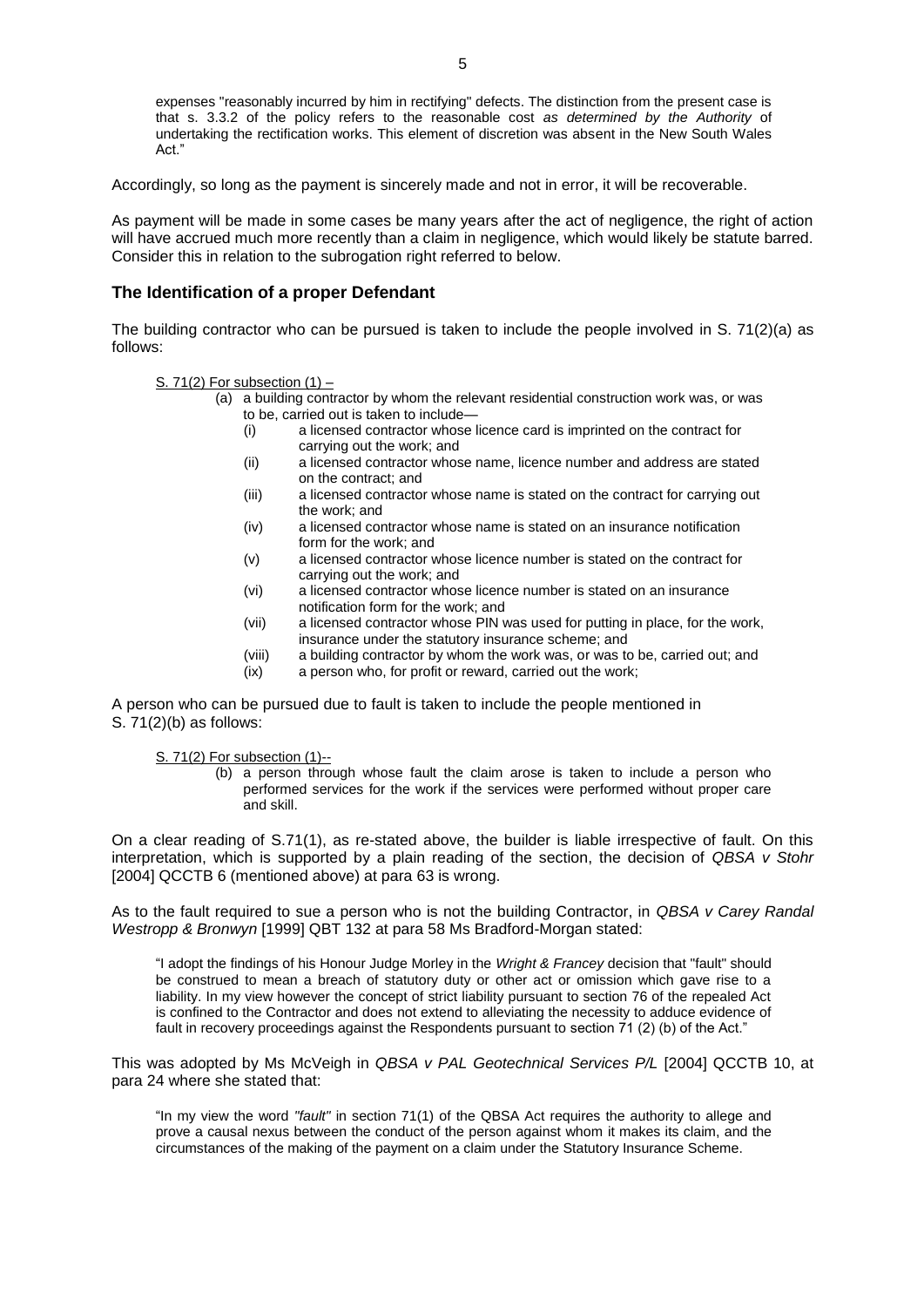I see no reason to disagree with the carefully reasoned decision of the former Deputy Chairperson Ms Bradford-Morgan in *QBSA v Carey* (above). I note she adopted the definition of *"fault"* found to apply to [section 71\(2\)\(b\)](http://www.austlii.edu.au/au/legis/qld/consol_act/qbsaa1991413/s71.html) of the [QBSA Act](http://www.austlii.edu.au/au/legis/qld/consol_act/qbsaa1991413/) by Judge Morley QC in *Patterson v Saeedi and Wright & Francey* (unreported District Court, 20 August 1999, 1143/1997). "

### **Validity of Payment pursuant to the Insurance Scheme**

In *QBSA v Adamec* [2007] QCCTB 121 Mr McMeekin SC stated as para 14;

"It has been accepted in previous decisions of this Tribunal that in order to recover under [Section](http://www.austlii.edu.au/au/legis/qld/consol_act/qbsaa1991413/s71.html)  [71](http://www.austlii.edu.au/au/legis/qld/consol_act/qbsaa1991413/s71.html) it is necessary for the Authority to establish that all proper steps and procedures (both statutory and in accordance with the insurance policy) have been followed leading to the payment: See for example *Queensland Building Services Authority v. Chesmar* [2006] CCT QM002-06 at [38]. As Member Lohrisch pointed out in *Chesmar* the only payment on a claim under the insurance scheme which can be made pursuant to [Section 71\(](http://www.austlii.edu.au/au/legis/qld/consol_act/qbsaa1991413/s71.html)1) of the QBSA Act is one which is properly made under the scheme."

The statutory requirements are:

s. 70 Insurance claims

- (1) A person claiming to be entitled to indemnity under the insurance scheme must give notice of the claim to the authority in accordance with the regulations.
- (2) If the regulations do not state the way the notice of claim is to be given, a person who has applied to the authority under section 71A is taken to have given notice under this section.

s. 72 Power to require rectification of building work

- $(1)$  If the authority is of the opinion that building work is defective or incomplete, the authority may direct the person who carried out the building work to rectify the building work within the period stated in the direction.
- (2) In deciding whether to give a direction under subsection (1), the authority may take into consideration all the circumstances it considers are reasonably relevant, and in particular, is not limited to a consideration of the terms of, including the terms of any warranties included in, the contract for carrying out the building work.

s. 74 Tenders for rectification work

- (1) If rectification work in respect of residential construction work is required under this Act and the person required to carry out the work does not carry it out, or have it carried out, within the time allowed by the direction, the authority must seek tenders for carrying out the work.
- (2) The authority must also seek tenders for carrying out building work if the authority— (a) is of the opinion that the building work is defective or incomplete; but
	- (b) has decided not to give a direction under section 72 for the rectification of the building work.
- (3) The authority may accept any tender that it considers appropriate, irrespective whether the tender was for the lowest cost.
- (4) Tenders for carrying out the building work must be sought from the number of licensed contractors considered by the authority to be reasonable in the circumstances.
- (5) A licensed contractor from whom a tender may be sought must be--
	- (a) a licensed contractor whose name is included on an appropriate panel; or
	- (b) a licensed contractor whose name is not included on an appropriate panel, if the authority is satisfied it would be in the best interests of the efficient rectification of the building work if the licensed contractor were to provide a tender.
- (6) The authority may authorise the person for whom the building work requiring rectification was, or was to be, carried out to act for the authority in seeking the necessary tenders.
- (7) The authority may only have work carried out under this section to the extent that the cost of the work is covered by a payment to be made under the statutory insurance scheme in relation to the defective or incomplete work.

It is important to note that the sections of the statute do not include mandatory requirement that:

- A direction to rectify must have issued;
- There must be any specific number of tenders;
- The lowest tender be accepted; not that
- Any Scope of Work be issued.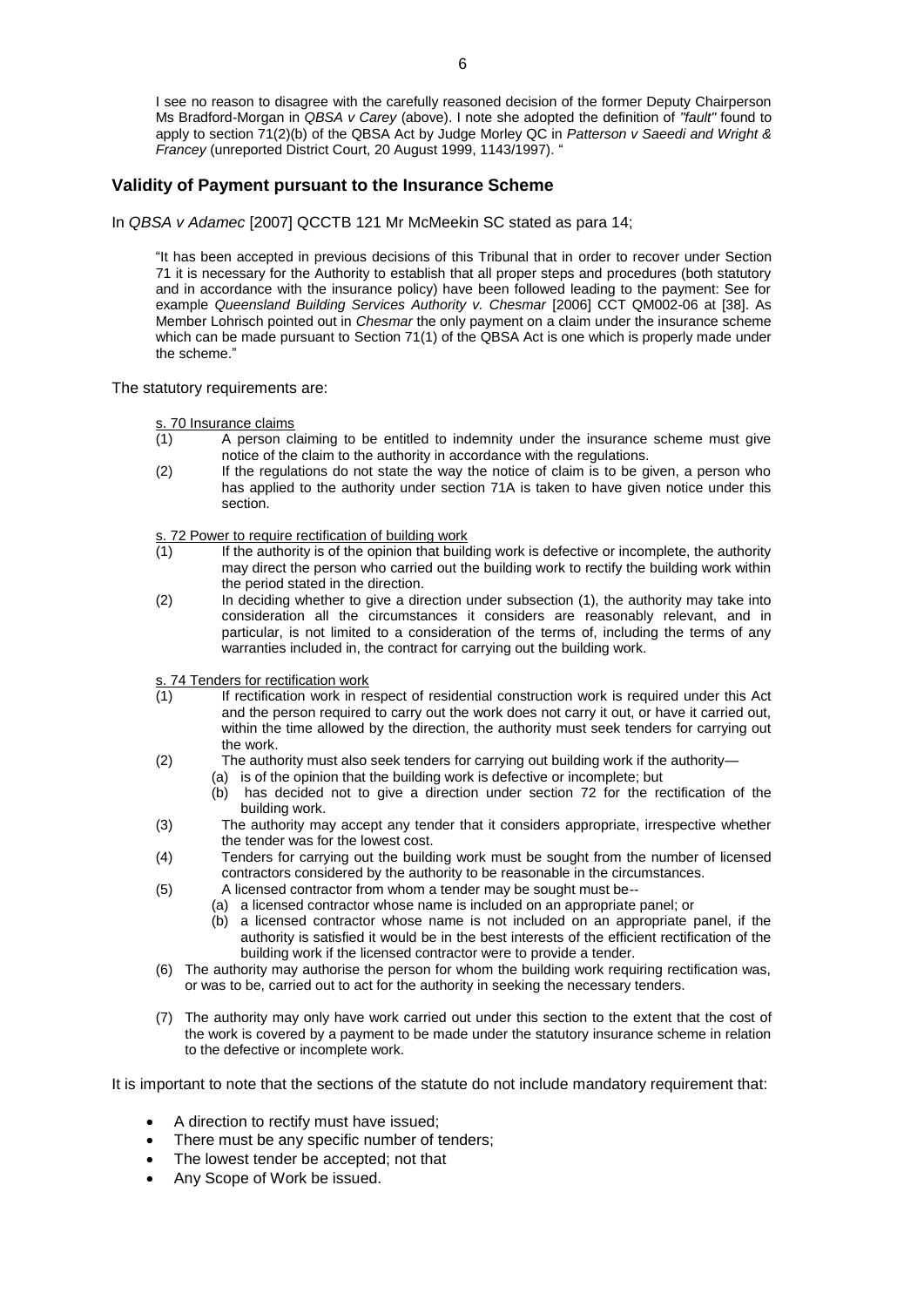### **Relevance of the Administrative Decisions and processes**

Commonly, though not an essential event that must occur, following complaint by an owner about defective building work, the Authority will issue a direction to rectify to the builder. He may or may not seek review of that decision.

At a later stage, the Authority may issue a Scope of Works being the works required to rectify the defect. That decision is also a Reviewable Decision.

Where an administrative decision has been made in the course of the progress of complaint by the owner and has not been the subject to review by the Tribunal, the Defendant is precluded from arguing that decision was wrongly made.

That is, the correctness of such decision is not open for debate in the debt recovery litigation. The following are authority for this point:

- *Manwin v QBSA* [2007] QDC 298;
- *QBSA v Hollingworth* [1998] QBT 182;
- *QBSA v Chesmar* [2006} QCCTB 096 at [38];
- *QBSA v Potter* [2007] QCCTB 012 at [20]; and
- *QBSA v Simpson* [2008] QCCTB 15 at [64].

It is not open for the Defendant to challenge the reasonableness of the amount paid. In this regard the Authority cites *QBSA v Carey* unreported District Court No. 1209/07 20 June 1997 before His Honour Judge Brabazon. That case cites *King v Victorian Insurance Co Limited* [1896] AC 250.

It is correct however that the Defendant does have the right to challenge that the payment was made in accordance with a statutory scheme in the *QBCC Act*. However that does not give a right to open matters which are precluded from reviewing.

Therefore, the real dispute between the parties relates to technical compliance with statutory requirements – hence statutory interpretation.

#### **Pleading**

Of course, all the elements referred to in paragraph 3.1 above need to be covered in a pleading for it to be complete and valid.

I consider that interest should be claimed pursuant to the Supreme Court Act. In this regard, I consider that S.77(2)(c) of the Act is not triggered, and therefore Reg 34B does not apply – contrary to the suggestion at para 42 in *QBSA v Musca*.

## **SECTION 71(3) – THE RIGHT OF SUBROGATION**

S. 71(3) provides:

S. 71(3) The authority is subrogated, to the extent of any payment that the authority has made, or has undertaken to make, to the rights of a person to whom, or for whose benefit, the payment has been, or is to be, made in respect of the matter out of which the insurance claim arose.

Subrogation is defined in Osborn's legal Dictionary as:

"The right of subrogation of one person or thing to another, so that the same rights and duties which attach to the original person or thing attach to the substituted one."

This means that upon payment, the Authority may commence proceedings in the name of the owners to enforce any rights the owners may have.

Considerations in this are: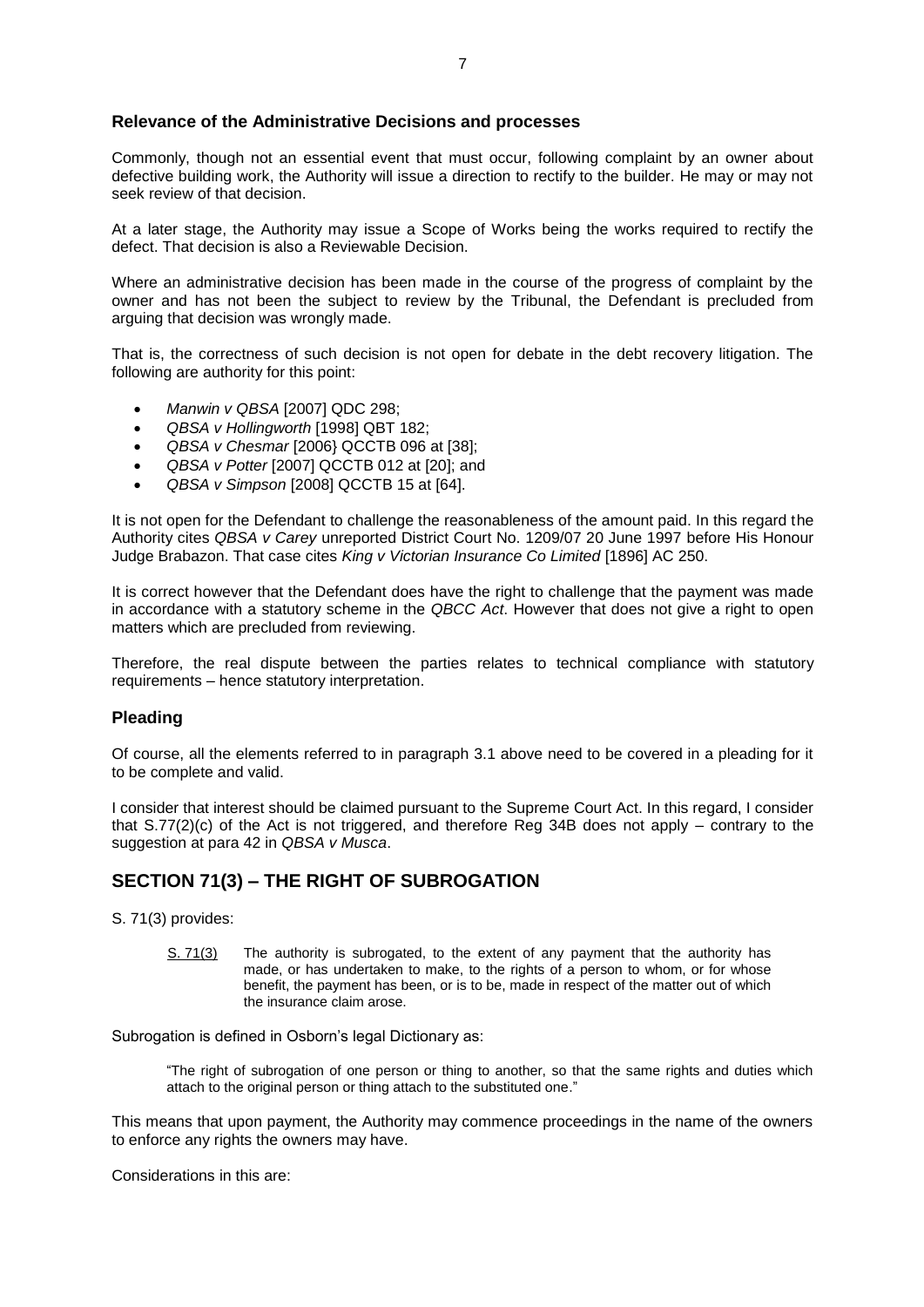- 1. The claim will be unliquidated, and therefore to obtain default judgment, there would need to be an assessment of damages.
- 2. Proceedings are commenced in the name of the owners, and not in the name of the Authority;
- 3. The right of action, usually being negligence, will have arisen when the right arose hence when the damage was first suffered, unless you can establish a latent defect;
- 4. Loss would be assessed on normal principles of negligence. That means that the loss will be the lesser of:
	- a) Cost to repair; or
	- b) Reduction in value.

Therefore the evidence to prove the claim might include a valuation of the property.

- 5. The amount of the claim would be the full amount of the loss. Note that the amount recoverable by the Authority is limited "the extent of any payment". It could be expected that this would include interest and costs on an indemnity basis. (Note – this is stated without locating any authority for that point). However, the excess would be passed to the owner.
- 6. As a result of points 1 and 4 above, it can be seen that a duty of care would be owed to the owner – to the extent of any excess. This clearly means that, by virtue of such duty, the owners need to be advised and be a party to any settlement.
- 7. There is a duty to mitigate loss;

For these reasons, normally you would expect to exercise the right under S. 71(1) rather than the right of subrogation right under S. 71(3).

However, it might be preferable to proceed by way of subrogation where:

- There has been a defect in the insurance process, such that the insurance payout does not qualify technically as a payment pursuant to the scheme. As a result a S.71(1) claim may not be available. A good example of this is discussed in *QBSA v Carey* 1997 QDC (unrep 1209/97) at page 17.
- The owner has a judgment against the builder, enforcement of that judgment could be subrogated.

## **DEFENCES**

S. 71 provides the following defences:

- (4) In a proceeding brought by the authority under subsection (1) against a licensed contractor mentioned in subsection  $(2)(a)(i)$ , it is a defence for the licensed contractor to prove that
	- a) the licensed contractor's licence card was imprinted on the contract for carrying out the work without the licensed contractor's authority; and
	- b) the licensed contractor took all reasonable steps to ensure that the licence card was imprinted on contracts only with the licensed contractor's authority.
- (5) In a proceeding brought by the authority under subsection (1) against a licensed contractor mentioned in subsection  $(2)(a)(ii)$ , it is a defence for the licensed contractor to prove that—